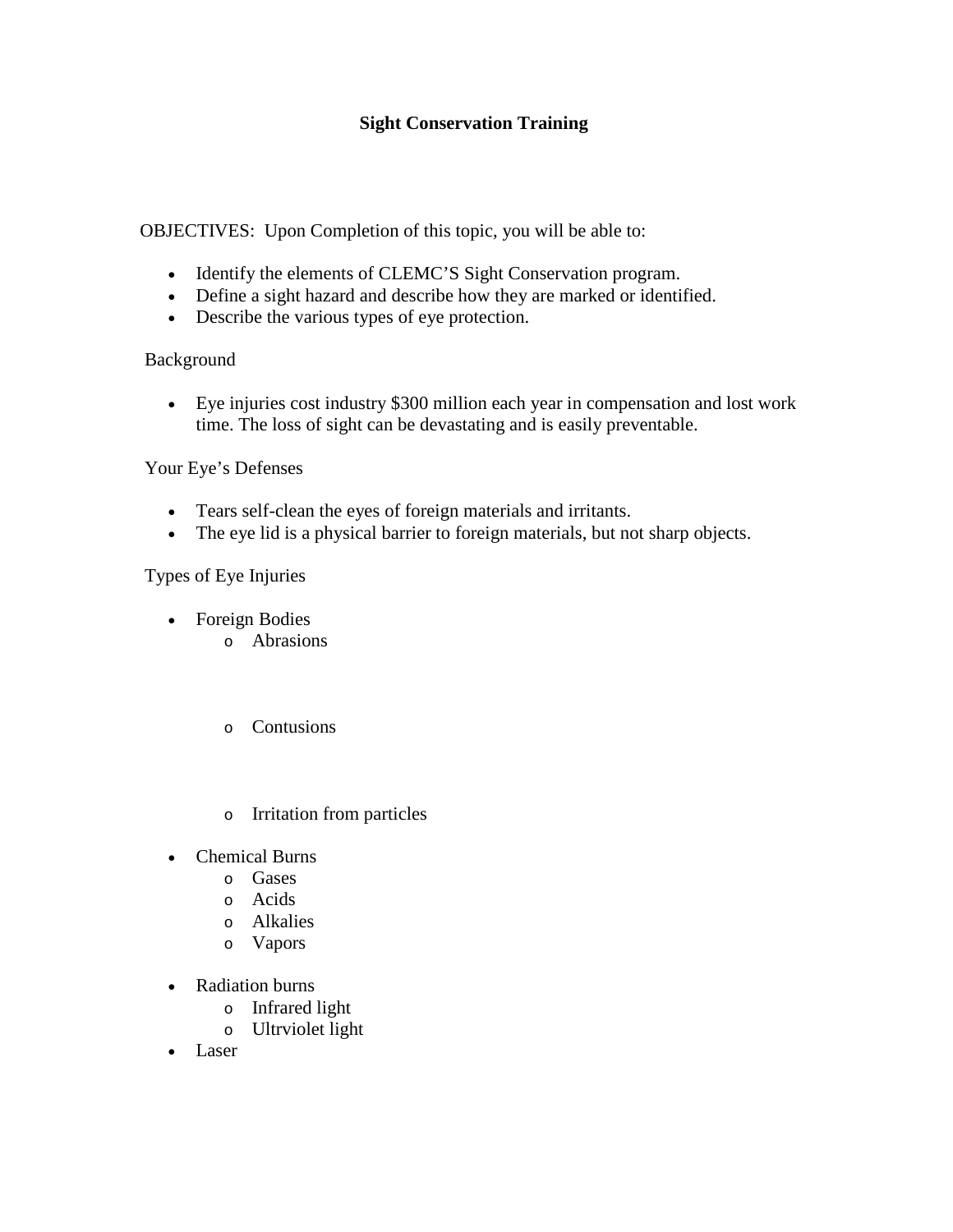## CLEMC'S Sight Conservation Program Elements

- 1. Identify eye hazardous areas.
- 2. Eliminate eye hazards.
- 3. Post eye hazardous areas
- 4. Provide protection

### Eye Protection & Personal Protective Devices

- Must meet American National Standards Institute manufacturing standards,
	- o ANSI Z87 or Z87.1 must be stamped on glasses
- Each style / type is designed for a specific hazard.
	- o Safety or impact glasses
	- o chemical splash goggles
	- o impact or chipping goggles
	- o UV protection welding helmets
	- o welding goggles and face shields
- Each style / type is designed for a specific hazard (*continued* )
	- o Laser radiation
	- o Plano
	- o Prescription

#### Eye Protection

- When handling strong acids / alkalais, double eye protection is required.
- Face shields must be worn with safety glasses or goggles.
- When working around ultraviolet light (welding or burning), protection is selected for the level of intensity.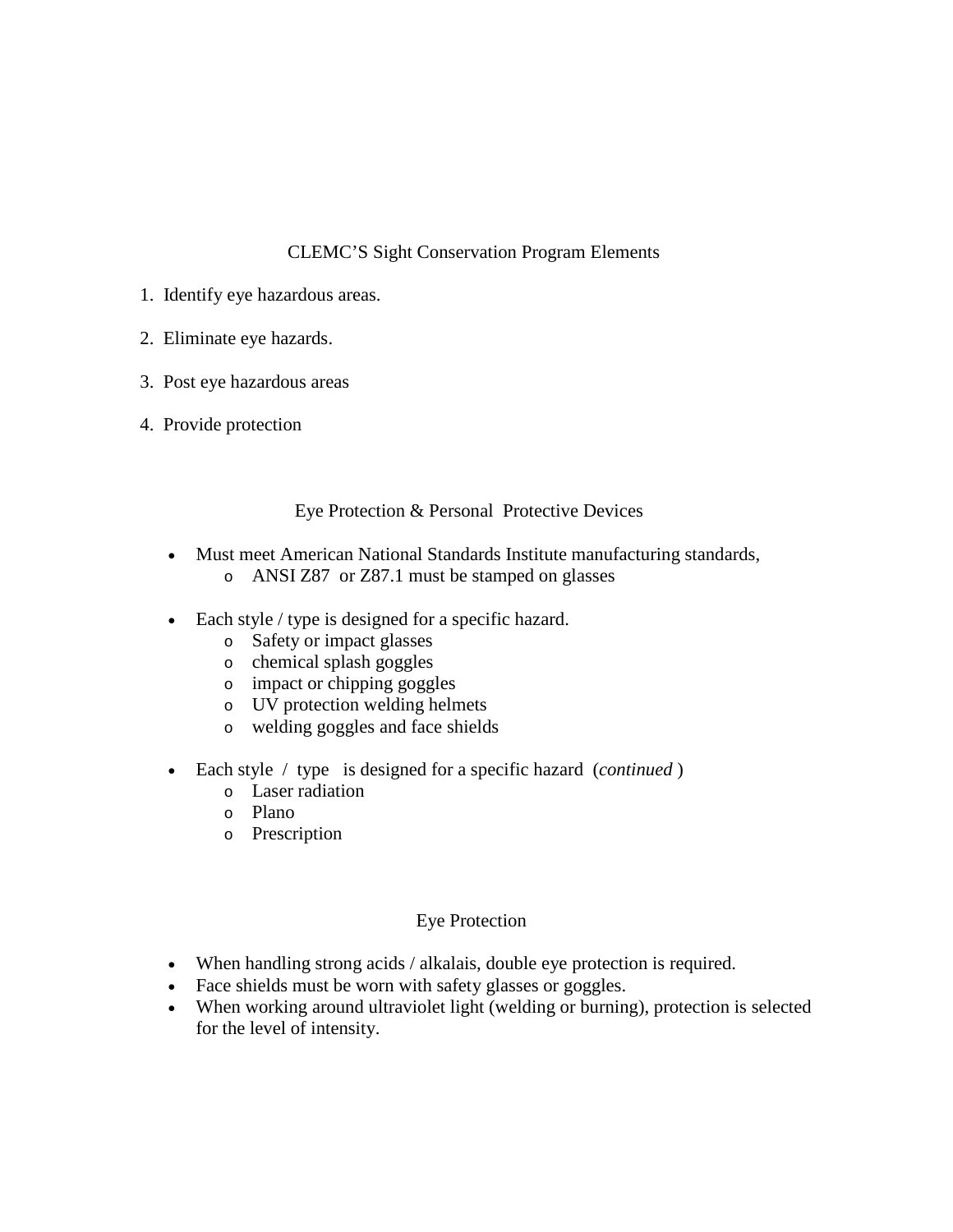### Eye Protection ( *continued )*

• Regular prescription glasses cannot be worn as safety glasses. Shatter resistant glasses could still cause damage to the eyes from impact accidents.

#### Emergency Eyewash **Stations**

- Must meet ANSI Standards
- First aid is flushing eyes with fresh water for 15 minutes
- Flushing is used to dilute strong chemicals
- Required where corrosives are used
	- o Battery lockers

### Maintenance of Eyewear

- Responsibility of wearer
- Supervisor enforce wearing and maintenance
- Report damage or loss to supervisor

### Temporary Protective Eyewear

- Planos (non-prescription glasses) or goggles shall be provided to employees waiting delivery of corrective protective wear.
- Temporary eye wear must also be provided to visitors in eye hazardous areas.